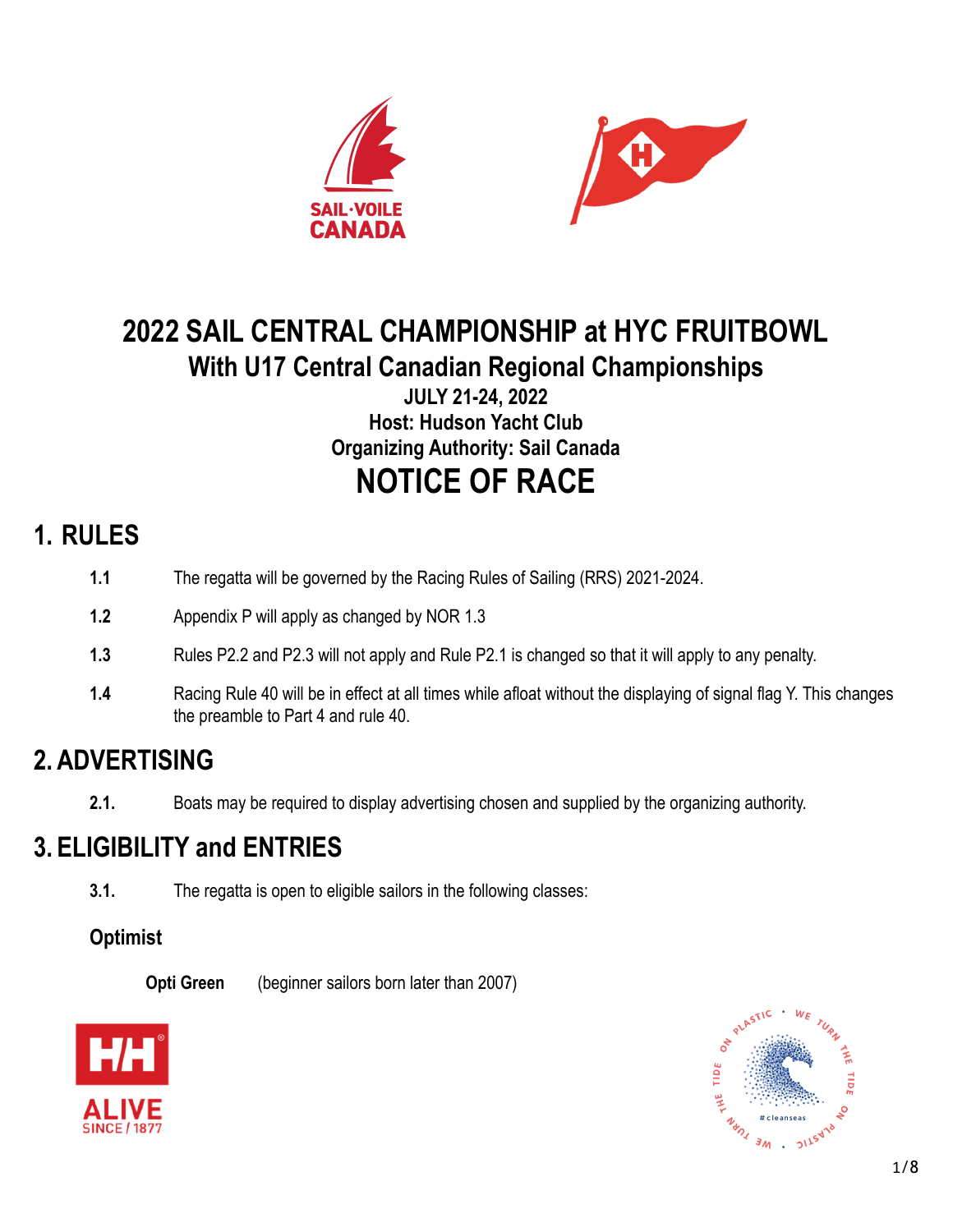| <b>Opti White</b><br>Opti Red |                  | at the event)                                                                                                                                                            | (for sailors that have not reached the age of 11 years old before the first day of scheduled racing                                                                                                 |                  |           |  |
|-------------------------------|------------------|--------------------------------------------------------------------------------------------------------------------------------------------------------------------------|-----------------------------------------------------------------------------------------------------------------------------------------------------------------------------------------------------|------------------|-----------|--|
|                               |                  |                                                                                                                                                                          | (for sailors that have reached the age of 13 by the first day of scheduled racing at the event and<br>who are not older than 15 years old as of December 31 <sup>st</sup> of the year of the event) |                  |           |  |
|                               | <b>Opti Blue</b> | (for sailors that have reached the age of 11 by the first day of scheduled racing at the event and<br>are younger than 13 years of age as of the first day of the event) |                                                                                                                                                                                                     |                  |           |  |
| <b>Club 420</b>               |                  |                                                                                                                                                                          | 12 and up                                                                                                                                                                                           | CII              | Open      |  |
| ILCA 4 (Laser 4.7)            |                  |                                                                                                                                                                          | $12 - 16$                                                                                                                                                                                           | Sailboarding     | 12 and up |  |
| ILCA 6 (Laser Radial)         |                  |                                                                                                                                                                          | 12 and up                                                                                                                                                                                           | 2.4 <sub>m</sub> | Open      |  |
| ILCA 7 (Laser)                |                  |                                                                                                                                                                          | 16 and up                                                                                                                                                                                           | Open class       | Open      |  |
| 29er                          |                  |                                                                                                                                                                          | 15 and up                                                                                                                                                                                           |                  |           |  |

With the exception of optimist fleets, all ages are as of December 31, 2022,

**3.2.** Eligible sailors may enter by registering online:

**Event website** - <https://www.regattanetwork.com/event/24219>

**Competitors** - [https://www.regattanetwork.com/clubmgmt/applet\\_registration\\_form.php?regatta\\_id=24219](https://www.regattanetwork.com/clubmgmt/applet_registration_form.php?regatta_id=24219)

**Coaches** - [https://www.regattanetwork.com/clubmgmt/applet\\_registration\\_form.php?regatta\\_id=24314](https://www.regattanetwork.com/clubmgmt/applet_registration_form.php?regatta_id=24314)

- **3.3.** All competitors must present proof of age and Sail Canada membership according to Sail Canada's Application of RRS 75 for sailor Eligibility-see Annex 1.
- **3.4.** All competitors must present any required waivers and medical release forms signed by a parent or legal guardian at the sailor check-in desk. Required waivers and medical release forms are available to download during online registration.
- **3.5.** For competitors who have not reached the age of consent, the parent or guardian of such competitor shall identify in writing a parent or adult representative that shall be responsible for the competitor throughout the event.
- **3.6.** A minimum of three boats is required to constitute a class.



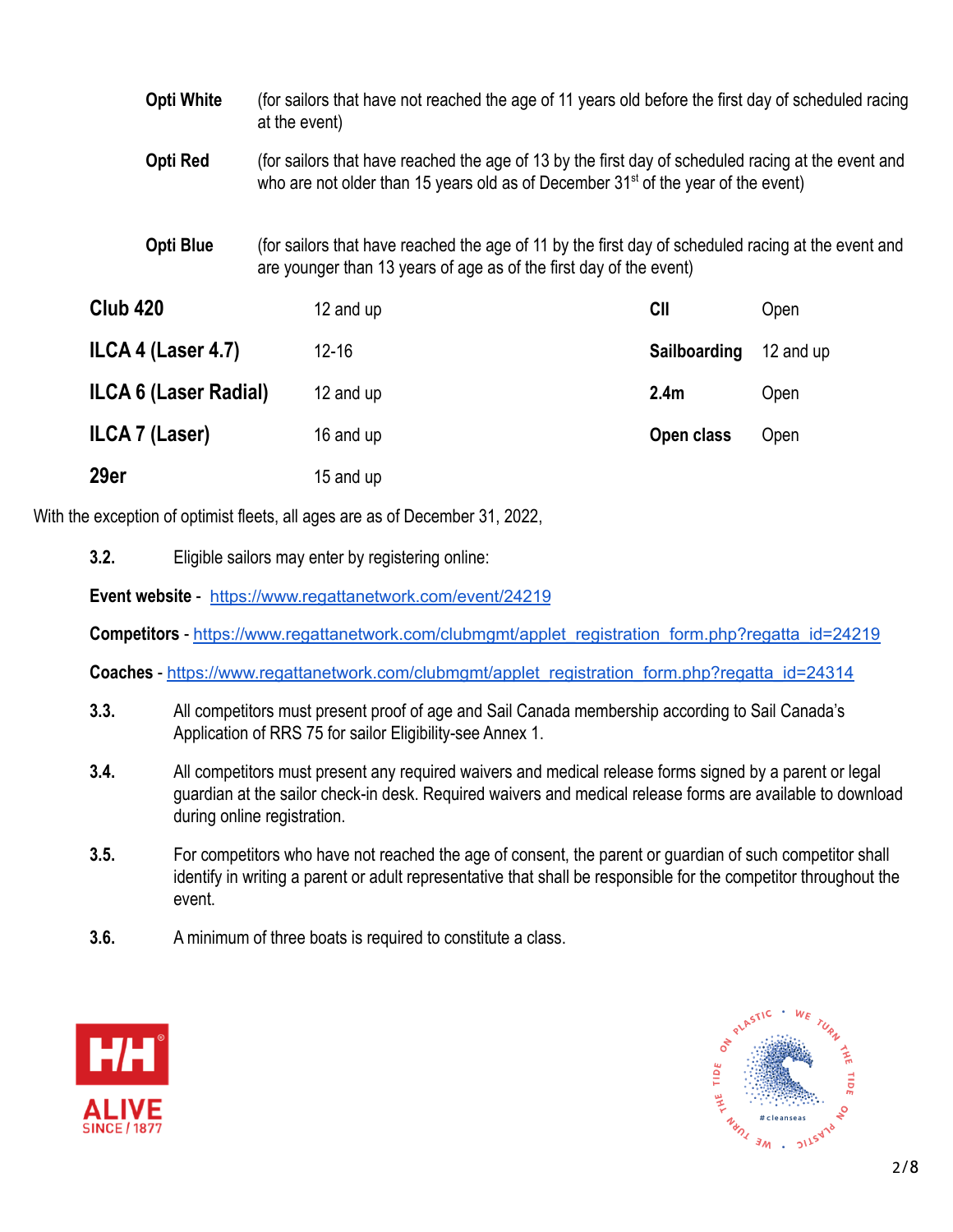# **4. FEES**

**4.1.** Required fees are as follows:

#### **Early bird special until July 14, 2022 at 20h00**

The 4-day event includes 2 days of on land and water training and 2 days of racing. Lunches for all 4 days and a Saturday night dinner are also included in the below registration fee.

**Sailors:** Single Handed - 180.00\$/boat Double Handed - 360.00\$/boat

**Coaches:** \$92.00/ coach\*

*\*The coach fee includes the above, as well as 40L gas for coach boats and a coach dinner on Friday night.*

#### **After July 14, 2022, there will be an additional fee of \$50.00.**

## **5. SAILING INSTRUCTIONS**

**5.1.** The Sailing Instructions will be available upon completion of registration at the Hudson Yacht Club.

## **6. VENUE**

- **6.1.** The Hudson Yacht Club is located in the town of Hudson [on the Lake of Two Mountains.](https://goo.gl/maps/R2tdRm8K3X92)
- **6.2.** Regatta participants and registered campers may use the club facilities during the Regatta.
- **6.3.** HYC by-laws do not allow dogs on club grounds except for going to and returning from boats in the harbour.

## **7. THE COURSES**

**7.1.** There will be three course areas. Courses will be detailed in the Sailing Instructions.

#### **8. PENALTY SYSTEM**

**8.1.** For the 29er class Rule 44.1 is changed so that the Two-Turns Penalty is replaced by the One-Turn Penalty.



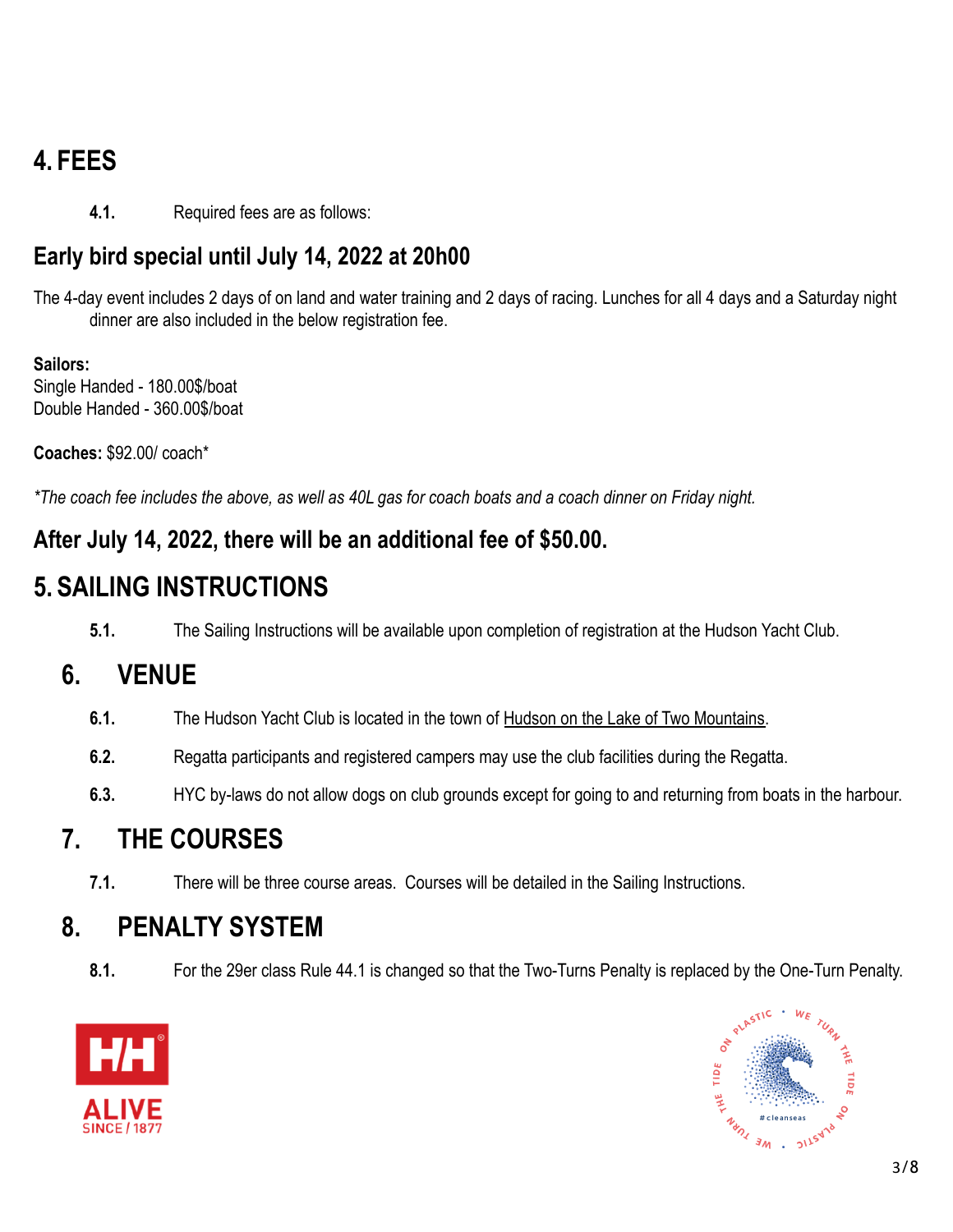# **9. SCHEDULE**

| <b>Provisional Schedule of Events</b>                |                                                         |  |  |  |  |
|------------------------------------------------------|---------------------------------------------------------|--|--|--|--|
| Wednesday, July 20, 2022                             |                                                         |  |  |  |  |
| 1600 - 2000                                          | Registration and Check-in                               |  |  |  |  |
| Thursday, July 21, 2022                              |                                                         |  |  |  |  |
| 0730 - 0900                                          | Registration and Check-in                               |  |  |  |  |
| 0830                                                 | <b>Welcome Ceremonies</b>                               |  |  |  |  |
| 0915                                                 | <b>Fruitbowl Clinics Start</b>                          |  |  |  |  |
| 1600 - 1700                                          | On-Land Debriefing by SAIL CANADA Event Coach & Coaches |  |  |  |  |
| <b>Friday, July 22, 2022</b>                         |                                                         |  |  |  |  |
| 0900                                                 | <b>Fruitbowl Clinics Continue</b>                       |  |  |  |  |
| 1100                                                 | Practice Race Warning Signal                            |  |  |  |  |
| 1600 - 1700                                          | On-Land Debriefing by SAIL CANADA Event Coach & Coaches |  |  |  |  |
| 1600 - 1800                                          | Registration and Check-in                               |  |  |  |  |
| 1800                                                 | <b>Coaches Dinner</b>                                   |  |  |  |  |
| Saturday, July 23, 2022                              |                                                         |  |  |  |  |
| 0700 - 0900                                          | Registration and Check-in                               |  |  |  |  |
| 0815                                                 | <b>Coaches Meeting</b>                                  |  |  |  |  |
| 0830                                                 | Skipper's Meeting                                       |  |  |  |  |
| 1000                                                 | Warning Signal for 1 <sup>st</sup> Race of Day          |  |  |  |  |
| <b>After Racing</b>                                  | On-Land Debriefing by SAIL CANADA Event Coach & Coaches |  |  |  |  |
| 1800                                                 | Regatta Dinner                                          |  |  |  |  |
| 2000                                                 | <b>Bonfire</b>                                          |  |  |  |  |
| <b>Sunday, July 24, 2022</b>                         |                                                         |  |  |  |  |
| 0815                                                 | <b>Coaches Meeting</b>                                  |  |  |  |  |
| 1000                                                 | Warning Signal for 1 <sup>st</sup> Race of Day          |  |  |  |  |
| THERE WILL BE NO RACE WARNING SIGNAL MADE AFTER 1400 |                                                         |  |  |  |  |



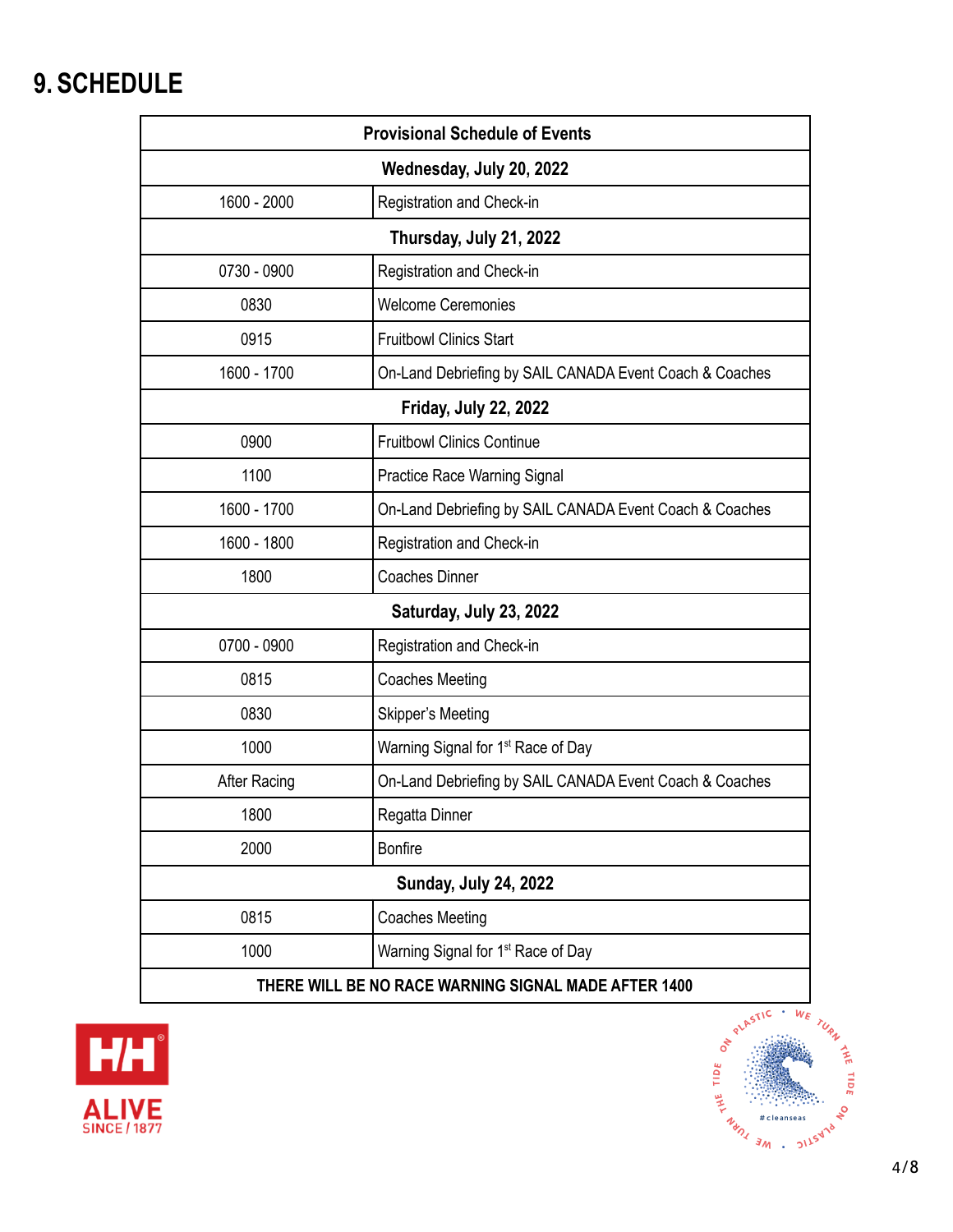| After Racing | l Awards Presentation |
|--------------|-----------------------|
|--------------|-----------------------|

### **10. AMENDMENTS**

**10.1.** Any amendments to this Notice of Race will be posted no later than July 1<sup>st</sup>, 2022.

## **11. SCORING**

**11.1.** Seven races are scheduled. One race must be completed to constitute a series.

## **12. DISCLAIMER OF LIABILITY**

**12.1.** Competitors participate in the regatta entirely at their own risk. See Rule 4, Decision to Race. The organizing authority will not accept any liability for material damage or personal injury or death sustained in conjunction with or prior to, or after the regatta.

## **13. RADIO COMMUNICATION**

**13.1.** Except in an emergency, a boat shall neither make radio transmissions while racing nor receive radio communications not available to all boats. This restriction also applies to mobile telephones.

### **14. PRIZES**

- **14.1.** Prizes will be given as follows:
- **14.2.** SAIL CANADA medals & Helly Hansen prizing will be awarded to the top three finishers in all classes.
- **14.3.** Other prizes may be awarded.

## **15. INSURANCE**

**15.1.** Each participating boat shall be insured with valid third-party liability insurance.

#### **16. SAFETY**

**16.1.** All boats are required to have a minimum 5 meter long by 7mm diameter floating line attached to the mast while afloat. Sheets or other rigging may not be substituted for this purpose.

## **17. RIGHTS TO USE NAME AND LIKENESS**



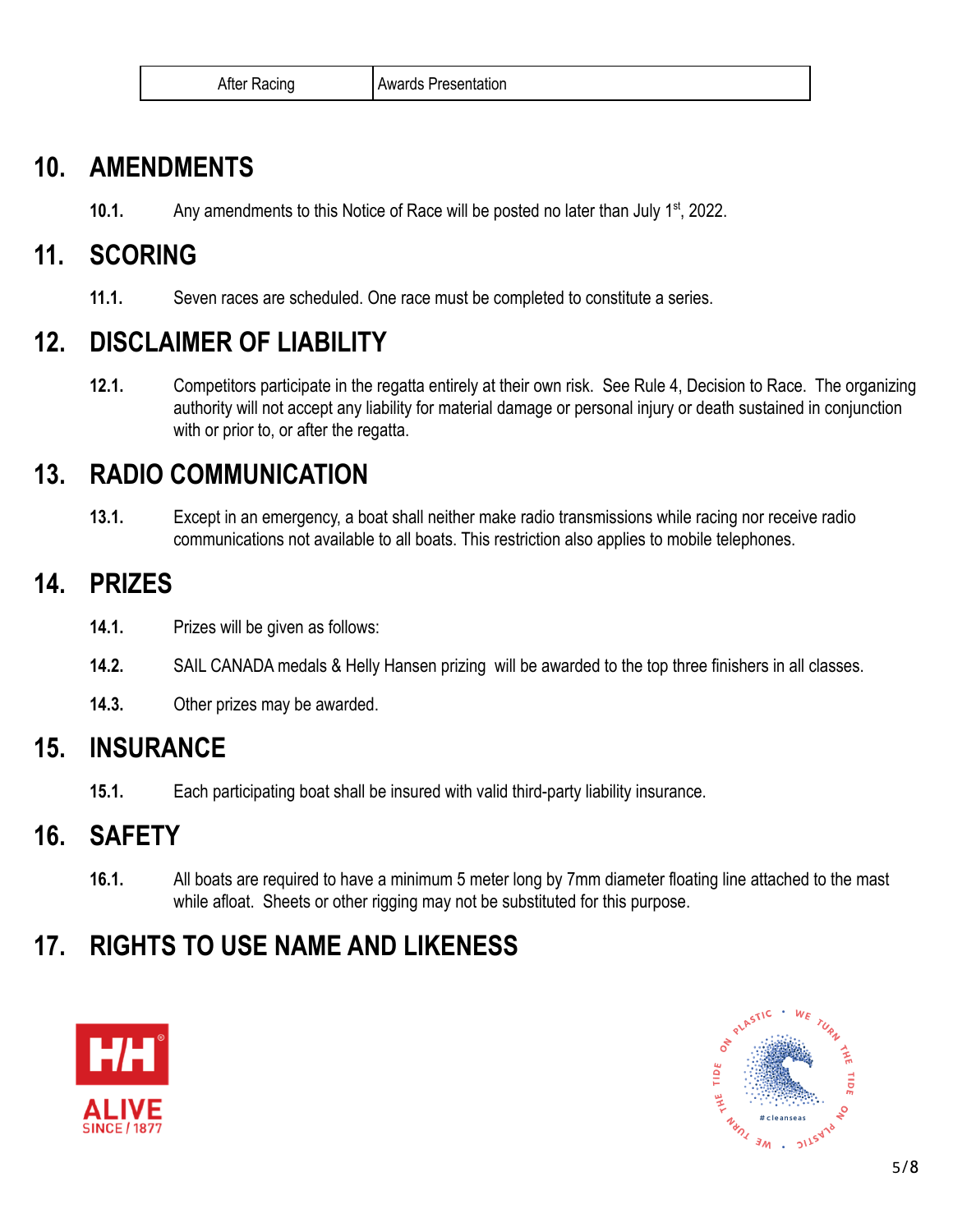**17.1.** In participating in the event, a competitor automatically grants to the Organizing Authority and the sponsors of the event, the right in perpetuity, to make, use and show, from time to time and at their discretion, any motion pictures, still pictures and live, taped or film television and other reproductions of him/her during the period of the competition for the said event is which the competitor participates and in all material related to the said event without compensation.

#### **18. FURTHER INFORMATION**

**18.1.** All regatta announcements will be made using the Fruitbowl's social media accounts. Follow the below accounts to ensure that you are up-to-date with the latest news.

**Facebook:** <https://www.facebook.com/sailfruitbowl/>

**Instagram:** <https://www.instagram.com/sailfrutibowl/>

**Twitter:** <https://twitter.com/sailfruitbowl>

[Hudson](https://goo.gl/maps/1EmbLqdZZ2z) Yacht Club Yacht Club Road Hudson, Quebec J0P 1H0 Canada Tel: 450-458-5326 Fax: 450-458-5141 [info@hudsonyachtclub.com](mailto:info@hudsonyachtclub.com)

## **19. ACCOMMODATIONS**

- **19.1.** A limited number of camping sites will be available at HYC. Allocation of camping sites will be on a first come basis on receipt of registration and fees.
- **19.2.** A list of accommodation choices is also available here: <https://www.google.ca/maps/search/ACCOMODATIONS/@45.3762816,-74.2189896,11z?dcr=0>



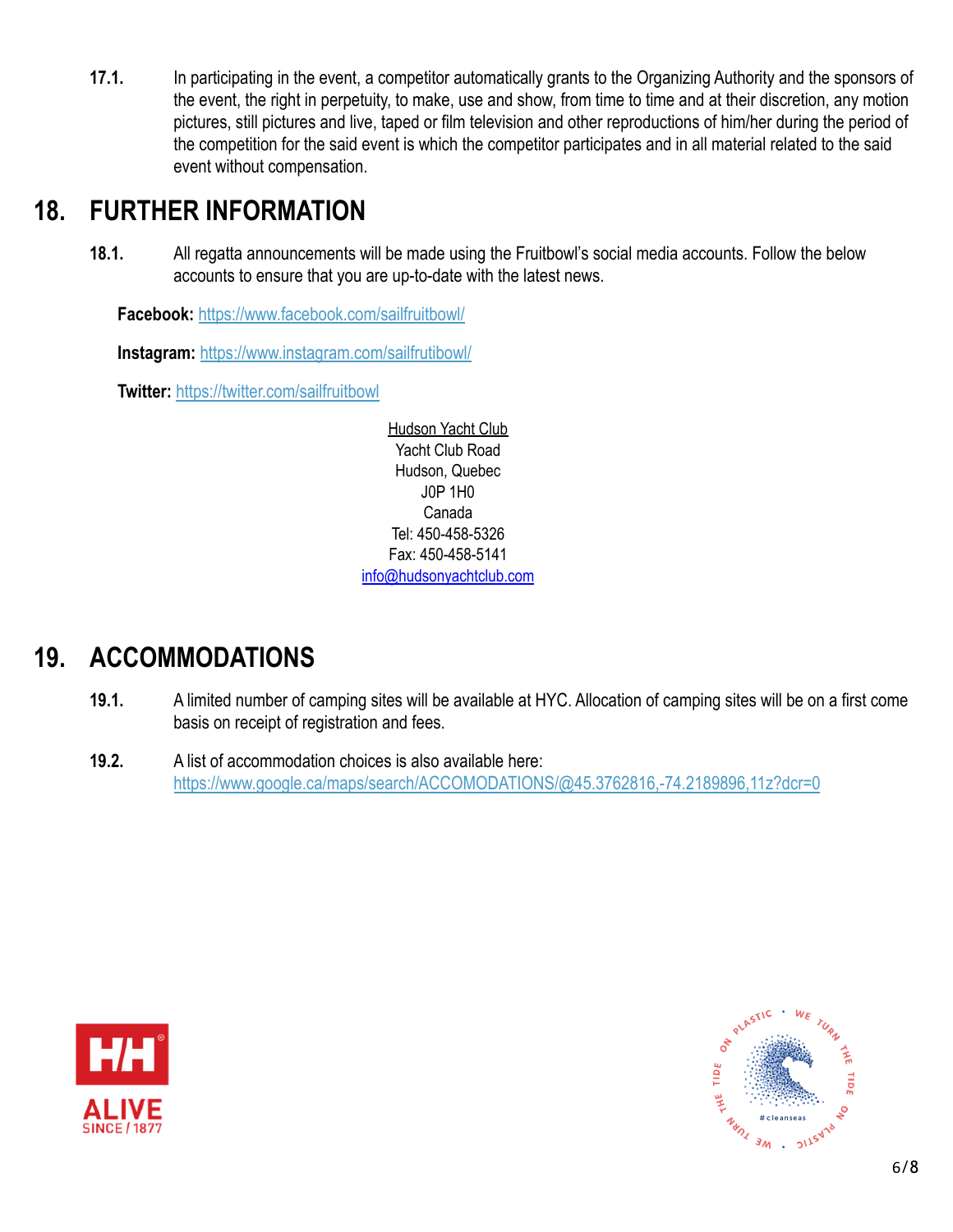#### **1:**

#### **Application of RRS 75 to determine Sailor Eligibility at Sail Canada Events and National Sailing Competitions in Canada.**

The following items are required to show at registration desk check-in to confirm eligibility to race:

- 1. Sail Canada member card (and valid proof of age for age restricted events); or
- 2. Proof of membership with a Sail Canada member club or other Sail Canada member organization, or other ISAF member national authority (MNA)\*, (and valid proof of age for age restricted events).

#### A sailor without

- Sail Canada member card, or
- Proof of membership with a Sail Canada member club or other Sail Canada member organization, or
- Proof of membership with other ISAF member national authority

may obtain a Right-to-Race card which will be available at the registration desk for a fee of \$35.00. A Right-to-Race sailor card is valid until the completion of the event being entered.

*Sail Canada member cards* are issued by the Provincial Sailing Associations, who then issue them to Sail Canada member clubs. Directors or managers at the clubs then issue the cards to their members.

*Proof of age* – the following are valid forms of proof of age:

- Valid passport
- Provincially issued identification e.g. driver's license, health card;
- Municipally issued photo accreditation that includes full name and birth date;
- School-issued photo accreditation that includes full name and birth date.

**Proof of membership with a Sail Canada club or other organization** – the following are acceptable means to prove membership or affiliation:

- Membership card from Sail Canada member club or other organization (or other ISAF MNA) such card indicating name and type of membership held;
- Official and original signed documents (or copy facsimile or electronic file) from director of the Sail Canada member club or other Sail Canada member organization – such document is to be on letterhead of the club or organization, and need name the competitors and indicate the nature of the membership or affiliation with that organization;